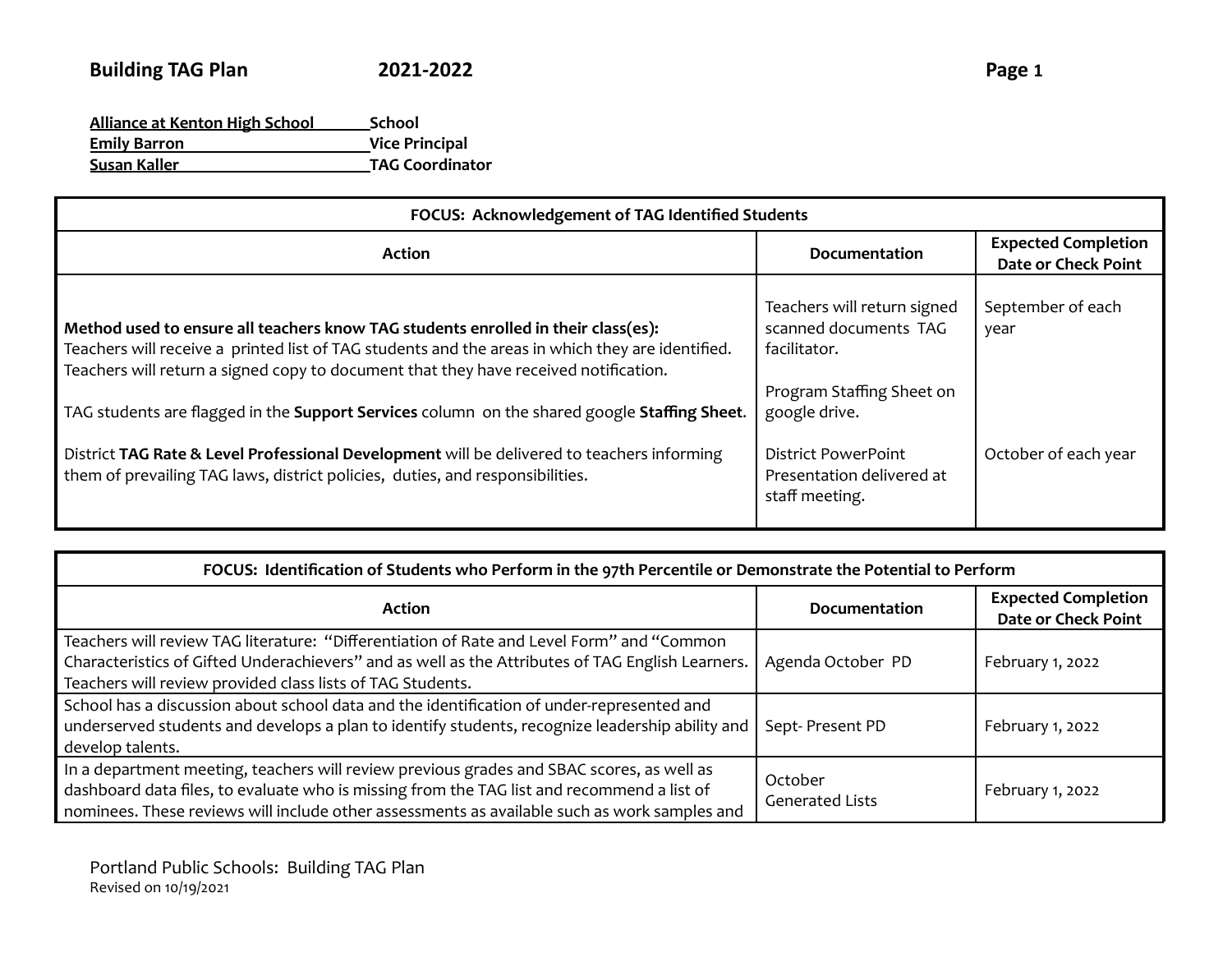| other standardized test information such as PSAT and ACT scores. (Information on ELPA and                                                                                                                                                                                                                                                                                                                                                                                                                                                                                                                                                                                                                                                               | Communicated with                                                                  |                  |
|---------------------------------------------------------------------------------------------------------------------------------------------------------------------------------------------------------------------------------------------------------------------------------------------------------------------------------------------------------------------------------------------------------------------------------------------------------------------------------------------------------------------------------------------------------------------------------------------------------------------------------------------------------------------------------------------------------------------------------------------------------|------------------------------------------------------------------------------------|------------------|
| ELL status as well as Special Education Identification will be distributed as well.)                                                                                                                                                                                                                                                                                                                                                                                                                                                                                                                                                                                                                                                                    | families and teachers to                                                           |                  |
| Recommendations will be turned into the VP/TAG Facilitator who will follow up with teachers                                                                                                                                                                                                                                                                                                                                                                                                                                                                                                                                                                                                                                                             | identify approximately 10                                                          |                  |
| to complete the Identification Process Forms and other needed paperwork that will be                                                                                                                                                                                                                                                                                                                                                                                                                                                                                                                                                                                                                                                                    | new students, who were                                                             |                  |
| presented to the TAG Team.                                                                                                                                                                                                                                                                                                                                                                                                                                                                                                                                                                                                                                                                                                                              | mostly HU students.                                                                |                  |
| Names will be given to the TAG Coordinator from staff of unidentified students. Core teachers<br>are asked for work samples/test scores/class participation evidence which support a TAG<br>nomination. TAG coordinator will review other data sources to look for underrepresented and<br>minority students and send IDPFs to parents to encourage nominations.<br>In addition, parents have been told that they too can nominate their students during the<br>annual Parent TAG meeting, at back-to-school-night or by notifying the Building TAG<br>Coordinator. The IDPF is sent home for those to be tested for parent permission, their<br>signature and information about their student. Forms sent to TAG office by the designated<br>deadline. | Lists of student names<br>Parent letter<br>IDPF forms sent into the<br>TAG office. | Sept.-Feb., 2022 |

| <b>FOCUS: TAG Services</b>                                                                                                                                                                                                                                                                                                                                                                                                                                                                                                                                                                                                                                                                                                                                                 |                                                                                                                           |                                                                                                                                 |
|----------------------------------------------------------------------------------------------------------------------------------------------------------------------------------------------------------------------------------------------------------------------------------------------------------------------------------------------------------------------------------------------------------------------------------------------------------------------------------------------------------------------------------------------------------------------------------------------------------------------------------------------------------------------------------------------------------------------------------------------------------------------------|---------------------------------------------------------------------------------------------------------------------------|---------------------------------------------------------------------------------------------------------------------------------|
| <b>Action</b>                                                                                                                                                                                                                                                                                                                                                                                                                                                                                                                                                                                                                                                                                                                                                              | <b>Documentation</b>                                                                                                      | <b>Expected Completion</b><br><b>Date or Check Point</b>                                                                        |
| Differentiation strategies: What are the school-wide structures that provide for appropriate<br>rate and level? Alliance at Kenton is a unique program that allows every student to work at<br>their own rate and level. Independent projects that allow students to pursue interests in depth<br>are encouraged. Projects and standards-based course work allow for tiered lessons, flexible<br>grouping, and compacting curriculum. Students may test out of material they have covered<br>before. Acceleration is always an option for every Alliance student.<br>Students who require coursework beyond what we offer are encouraged to take courses at<br>Portland Community College, Portland State University, and Reed College where they can earn<br>dual credit. | Alliance Course Catalog<br>Forecast sheets for<br>incoming students.<br>Graduation Plan google<br>sheet for each student. | September 30, 2022<br>Essential skills work<br>samples, data from<br>continuous<br>enrollment, and<br>onboarding MAP<br>testing |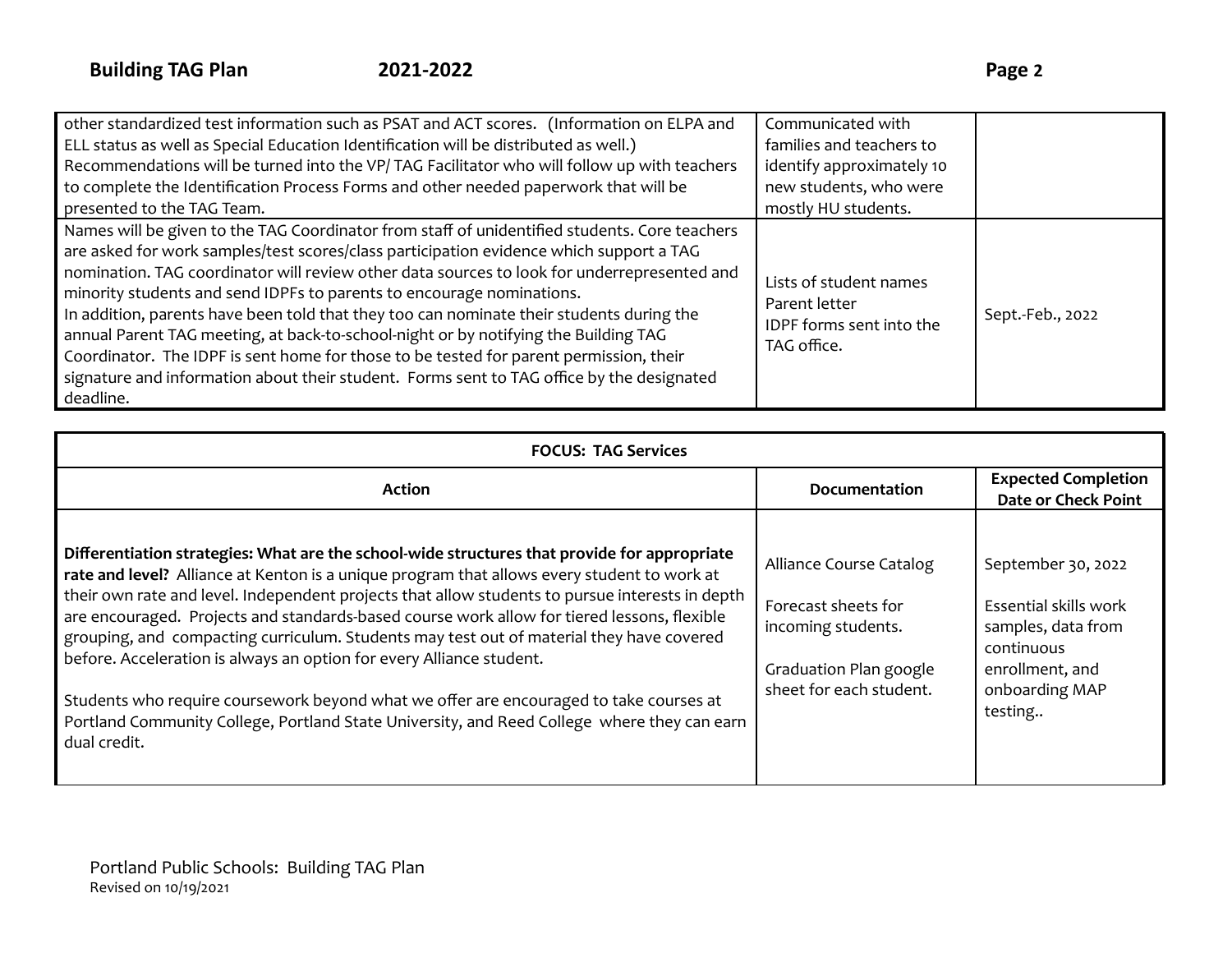| We determine whether a student needs acceleration in the following way:<br>Teachers use pre-assessments, scores on previous units, work samples, observations,                                                                                                                                                                                                                                                                                                                                                                                                                                                                                      | Conversations with                                                                                       | For developing an<br>accelerated plan that                                                                       |
|-----------------------------------------------------------------------------------------------------------------------------------------------------------------------------------------------------------------------------------------------------------------------------------------------------------------------------------------------------------------------------------------------------------------------------------------------------------------------------------------------------------------------------------------------------------------------------------------------------------------------------------------------------|----------------------------------------------------------------------------------------------------------|------------------------------------------------------------------------------------------------------------------|
| transcripts, and MAP testing scores to determine whether or not acceleration is warranted.                                                                                                                                                                                                                                                                                                                                                                                                                                                                                                                                                          | counselors, teachers, and                                                                                | may include testing out                                                                                          |
| Counselors looks at SBAC scores from the previous years to see if they scored between the                                                                                                                                                                                                                                                                                                                                                                                                                                                                                                                                                           | students during Graduation                                                                               | of some subjects.                                                                                                |
| 97th-99th percentile and could be nominated for TAG. Students work with their counselor on                                                                                                                                                                                                                                                                                                                                                                                                                                                                                                                                                          | Plan development.                                                                                        | September; otherwise,                                                                                            |
| their own academic plan called the Graduation Plan.                                                                                                                                                                                                                                                                                                                                                                                                                                                                                                                                                                                                 |                                                                                                          | on-going                                                                                                         |
| If a student requires a course beyond what is typically available for that grade or subject area,<br>that student can access this course or experience in the following ways:<br>Counselors meet with each student to forecast and have TAG lists available during that<br>process. Students who need coursework beyond what we can offer may take courses at PCC,<br>Reed, and PSU.                                                                                                                                                                                                                                                                |                                                                                                          | Typically at the<br>beginning of a school<br>year, but could happen<br>at any time of college<br>semester system |
| Additional opportunities available for TAG students include: Becoming an Academic Tutor,<br>Student Mentoring, National Honor Society, Oregon Writing Festival, Reed College events, i.e.,<br>Math Fest, and guest speakers events.<br>The students access these services in the following manner:<br>Daily advisory period announcements, Alliance Newsletter, club meetings, club fair,<br>announcements posted in the halls, announcements on TAG bulletin board, coming to<br>scheduled meetings, joining the group, or expressing an interest, or meeting with a counselor.                                                                    | TAG budget reflects<br>contributions to off-set<br>costs for TAG student<br>involvement.<br>Club Rosters | Fall through spring                                                                                              |
| The administrator(s) ensures the use of differentiated strategies, rigorous course work, and<br>instruction provided at the appropriate rate and level in the following ways:<br>Through the annual evaluation cycle, administrators will ask for specific strategies teachers<br>plan to use for pre-assessment as well as differentiation. These strategies will be looked for in<br>class observations and will be discussed in post observation meetings. The TAG Coordinator<br>attends school district trainings and performs duties according to the TAG Coordinator Job<br>Description including coordinating the ID process in the school. | Notes during<br>pre-conferences,<br>observations and post<br>conferences PD calendar                     | On-going throughout<br>2021-2022                                                                                 |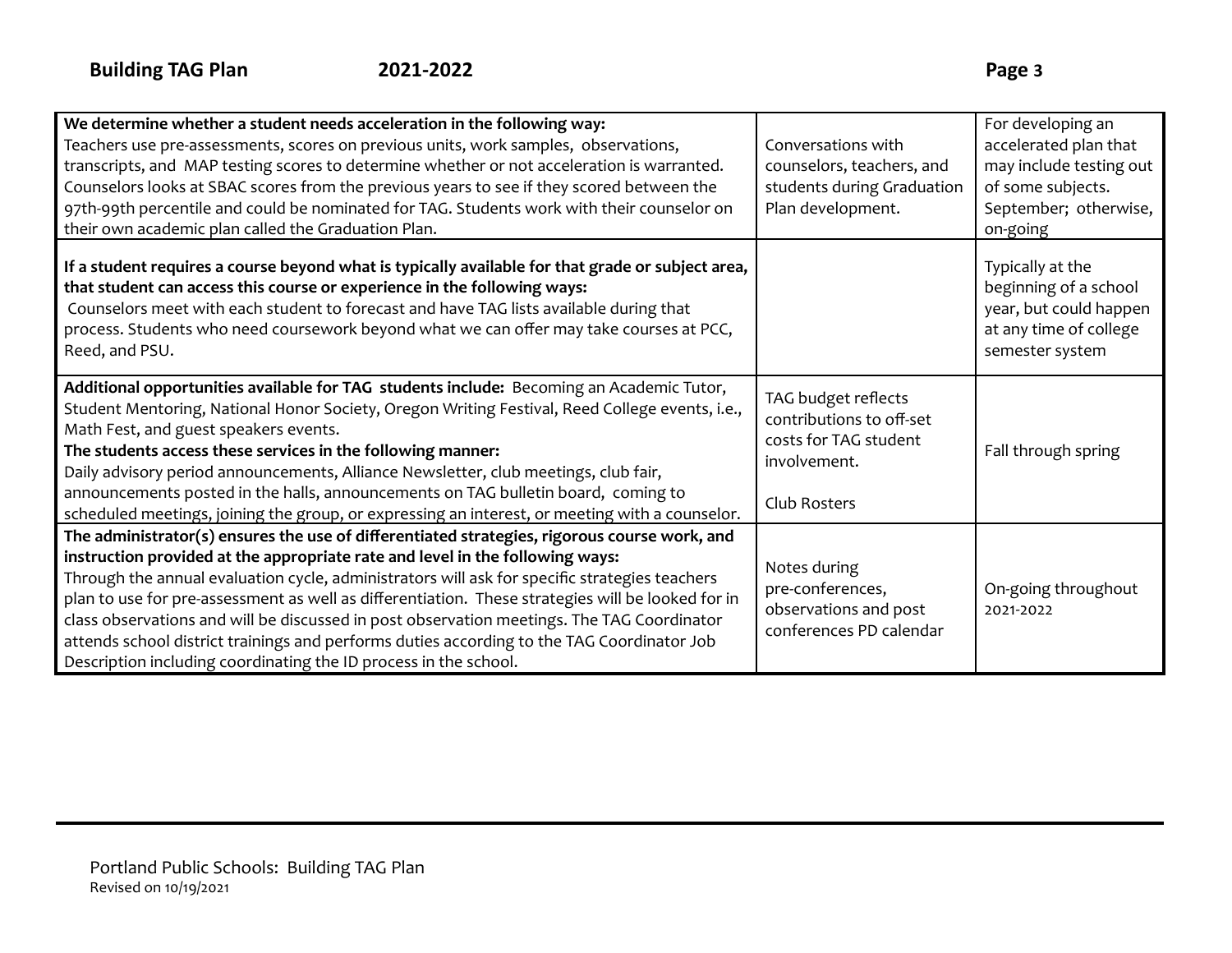| FOCUS: Responsibilities of TAG Coordinator                                                                                                                                                                                                                                                                                                                                                                                                                                                                                                                                                                                                                                                                                                                                                                                                              |                                                                                                           |                                                          |  |
|---------------------------------------------------------------------------------------------------------------------------------------------------------------------------------------------------------------------------------------------------------------------------------------------------------------------------------------------------------------------------------------------------------------------------------------------------------------------------------------------------------------------------------------------------------------------------------------------------------------------------------------------------------------------------------------------------------------------------------------------------------------------------------------------------------------------------------------------------------|-----------------------------------------------------------------------------------------------------------|----------------------------------------------------------|--|
| <b>Action</b>                                                                                                                                                                                                                                                                                                                                                                                                                                                                                                                                                                                                                                                                                                                                                                                                                                           | Documentation                                                                                             | <b>Expected Completion</b><br><b>Date or Check Point</b> |  |
| Advocate for all students. Attend TAG Facilitator meetings, read informational TAG emails and<br>share information with building administrators, teachers and staff. Be a point of contact for<br>the school for TAG related questions, issues, and concerns. Provide rate and level training to<br>staff in the fall semester at a building staff meeting. Maintain TAG Bulletin Board. Assist<br>building leaders in updating and completing the Building TAG Plan. Guide teachers and<br>principals in writing the Individual TAG Plan if necessary. Ensure that your building teachers are<br>aware of who their TAG identified students are in their classrooms. Collect and check<br>Nomination/ Permission forms (IDPF) for completion and accuracy. Enter important<br>assessment information in school Google Sheet during nomination process. | Attendance rosters in the<br>TAG Office                                                                   | Attendance rosters in<br>the TAG Office                  |  |
| <b>FOCUS: Professional Development</b>                                                                                                                                                                                                                                                                                                                                                                                                                                                                                                                                                                                                                                                                                                                                                                                                                  |                                                                                                           |                                                          |  |
| <b>Action</b>                                                                                                                                                                                                                                                                                                                                                                                                                                                                                                                                                                                                                                                                                                                                                                                                                                           | <b>Documentation</b>                                                                                      | <b>Expected Completion</b><br><b>Date or Check Point</b> |  |
| The school's instructional leadership team helps coordinate professional development for staff<br>throughout the year. Currently the focus is on culturally relevant teaching and the brain and<br>the staff examines the circumstances for optimal learning for all students.<br>Our Instructional Specialists are engaging in ongoing work with departments around alignment                                                                                                                                                                                                                                                                                                                                                                                                                                                                          | Agenda from PD<br>Notes from meetings<br>School PD Calendar to be<br>developed<br>Two TAG specific PD and | Fall and Winter PD<br>2021-22                            |  |
| to the school district's Guaranteed and Viable Curriculum which requires an increase in rigor<br>and relevance as well as focus on text complexity and text-based questions. As such, this work<br>is a focus of department meetings throughout the year. Department meetings occur each                                                                                                                                                                                                                                                                                                                                                                                                                                                                                                                                                                | embedded practice in other<br>PD                                                                          |                                                          |  |
| month across Multiple Pathways campuses; PLC topics of discussion include common<br>assessment, proficiency grading, technology integration, instructional use of social media,<br>curriculum development, and others.                                                                                                                                                                                                                                                                                                                                                                                                                                                                                                                                                                                                                                  | PD Calendar and roster of<br>staff attending TAG specific<br>PD                                           | Fall and Winter<br>2021-2022                             |  |
| Administrator(s)/Teachers will use their staff meetings, collaborative planning times, or team<br>planning times to integrate these strategies into their instruction in the following manner:<br>See above                                                                                                                                                                                                                                                                                                                                                                                                                                                                                                                                                                                                                                             | PD Calendar and roster of<br>staff attending TAG specific<br><b>PD</b>                                    | Fall and Winter PD<br>2021-2022                          |  |

**FOCUS: Communication**